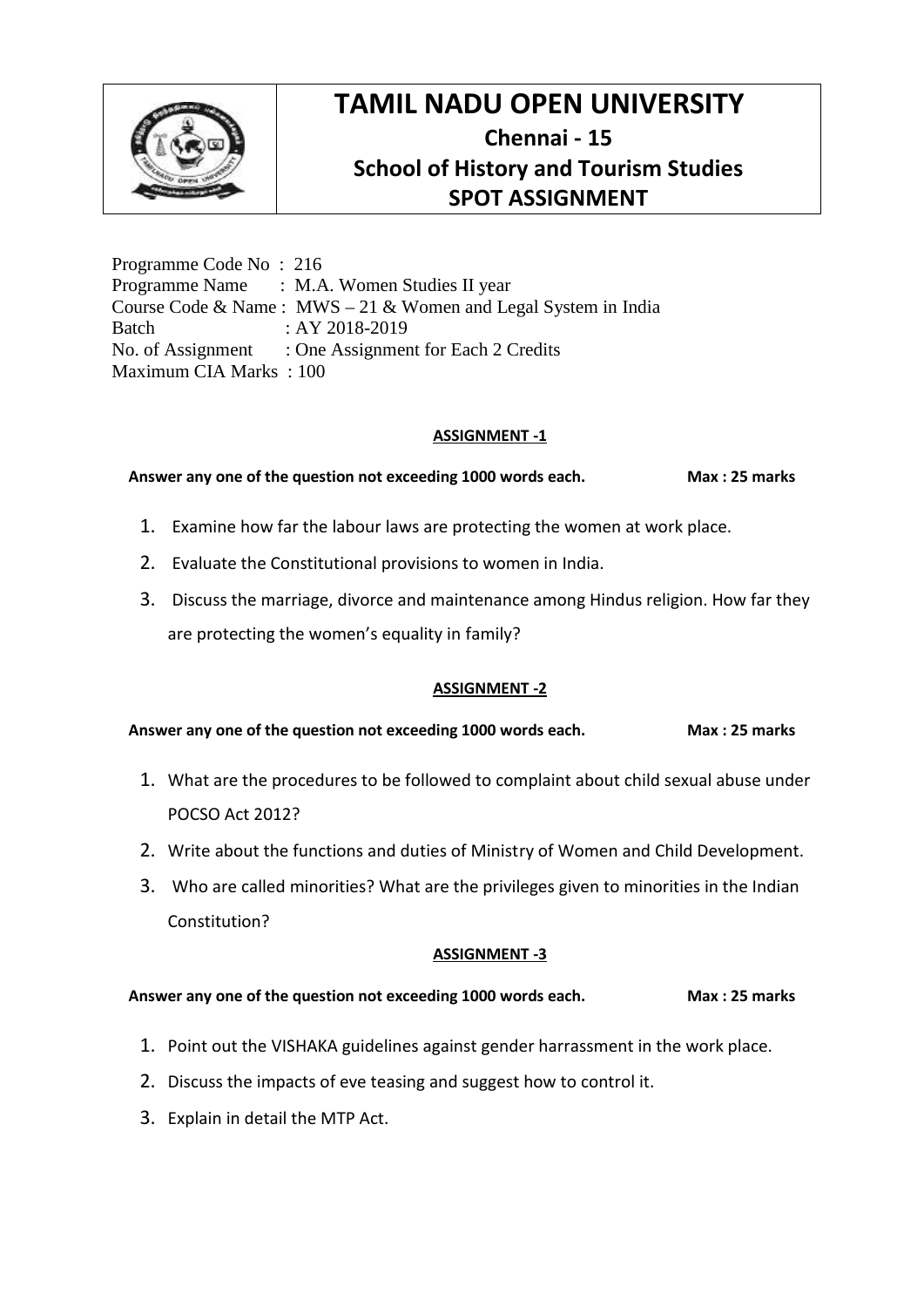

Programme Code No : 216 Programme Name : M.A. Women Studies II year Course Code & Name : MWS – 22 & Women and Entrepreneurship Batch : AY 2018-2019 No. of Assignment : One Assignment for Each 2 Credits Maximum CIA Marks : 25

### **ASSIGNMENT -1**

**Answer any one of the question not exceeding 1000 words each. Max : 25 marks**

- 1. Elaborate on the development of market by creating entrepreneurship innovation.
- 2. Explain in detail the methods that adopted by Corporates Companies to promote business and Women entrepreneurship.
- 3. Bring out the features of Women Entrepreneurship in India.

## **ASSIGNMENT -2**

**Answer any one of the question not exceeding 1000 words each. Max : 25 marks**

- 1. List out the steps involved in a new product development.
- 2. Narrate the problems and challenges faced by Women Entrepreneurs.
- 3. Mention the Feasibility studies of a Project.

## **ASSIGNMENT -3**

- 1. Explain in detail the methods that adopted by corporates companies to promote business and women entrepreneurship.
- 2. Elaborately explain the competing theories of Entrepreneurship with suitable. Example.
- 3. Describe the role of women entrepreneurs helps for Economic development of the nation.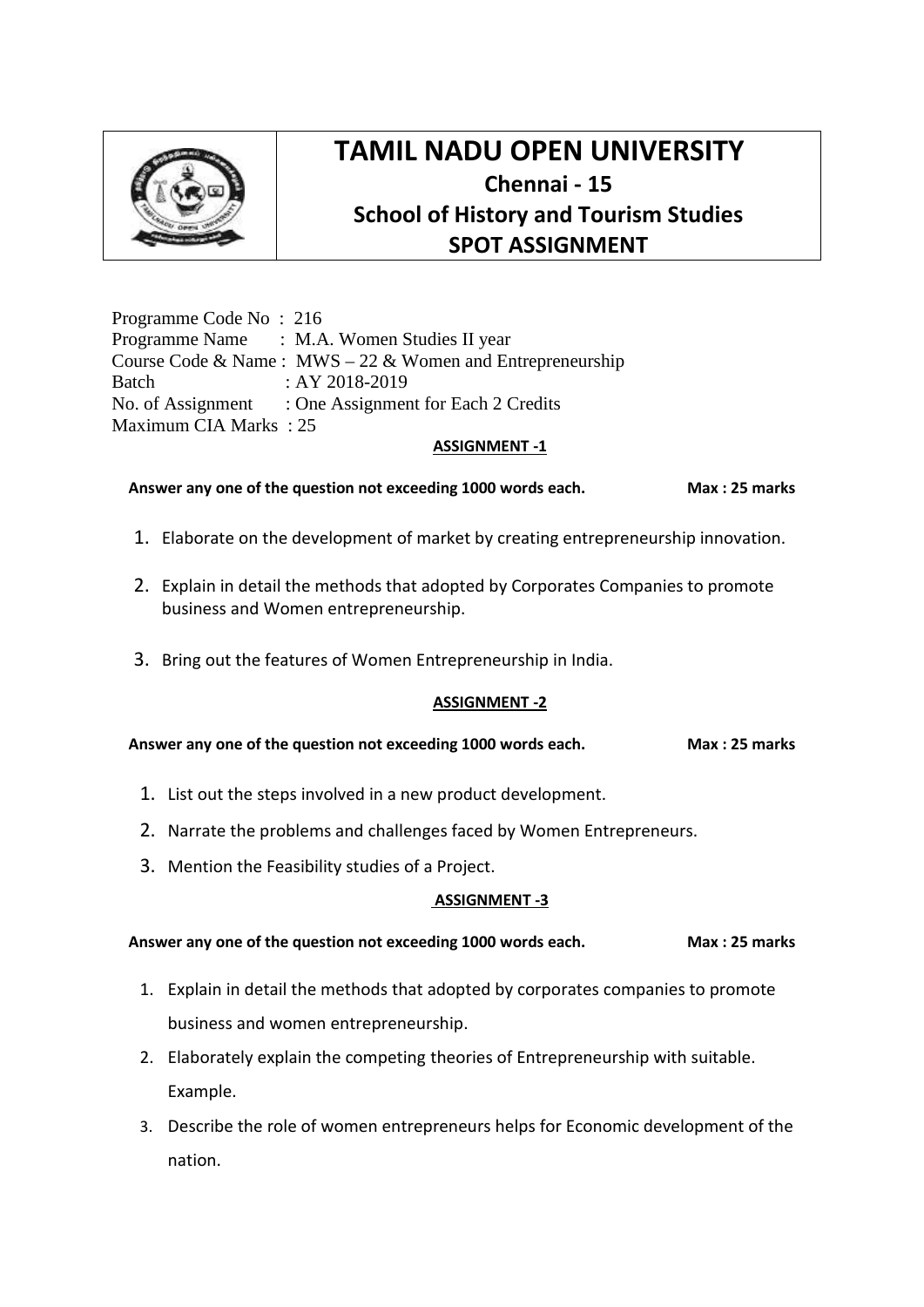

Programme Code No : 216 Programme Name : M.A. Women Studies II year Course Code & Name : MWS – 23 & Women and Media Batch : AY 2018-2019 No. of Assignment : One Assignment for Each 2 Credits Maximum CIA Marks : 25

## **ASSIGNMENT -1**

## Answer any one of the question not exceeding 1000 words each. Max: 25 marks

- 1. Discuss some of the television program formats with the note on their advantages.
- 2. Give the structure and functions of a full service advertising agency.
- 3. Examine the portrayal of women in Indian Cinema.

## **ASSIGNMENT -2**

Answer any one of the question not exceeding 1000 words each. Max: 25 marks

- 1. Assess the place of Indian Institute of Mass Communication to train the media personnel.
- 2. Explain the role of media on women development and empowerment.
- **3.** Examine the functions and responsibility of modern mass media.

## **ASSIGNMENT -3**

- 1. Explain briefly on the need for awareness of society on women's rights.
- 2. Narrate in detail why women are engaged in films, advertisements, music and soap operas?
- 3. Write a note on the Indecent Representation of women with relation to film screening in India. Do you think women are considered as objects or subject?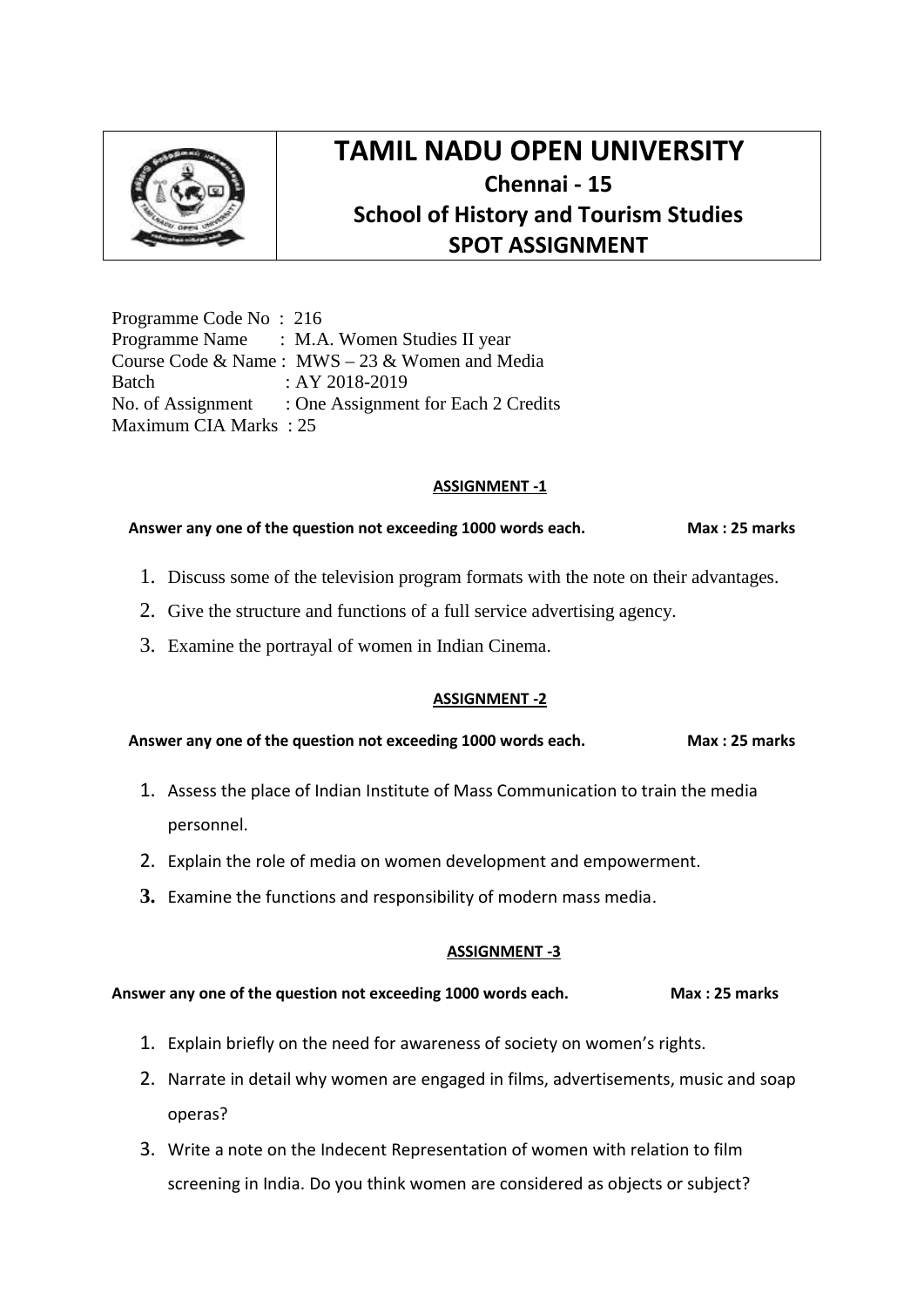

Programme Code No : 216 Programme Name : M.A. Women Studies II year Course Code & Name :  $MWS - 24$  & Women and Psychology Batch : AY 2018-2019 No. of Assignment : One Assignment for Each 2 Credits Maximum CIA Marks : 25

### **ASSIGNMENT -1**

### **Answer any one of the question not exceeding 1000 words each. Max : 25 marks**

- 1. Explain in detail about the concept of creativity in women and its impact on women's personality.
- 2. Suggest measures to provide psychological rehabilitation of women victims of violence.
- 3. What is feminization of psychology? Critically analyse.

## **ASSIGNMENT -2**

#### **Answer any one of the question not exceeding 1000 words each. Max : 25 marks**

- 1. Explain the traditional and modern counselling methods with suitable examples.
- 2. "Psychology of women victims" Critically examine.
- 3. Critically examine the theories of Female Personality.

## **ASSIGNMENT -3**

- 1. Explain the role of educational institution to address domestic violence.
- 2. Explain the following : (a) Cognitive development theory (b) Gender schema theory (c) Social learning theory.
- 3. Discuss the various Theories of Psychology.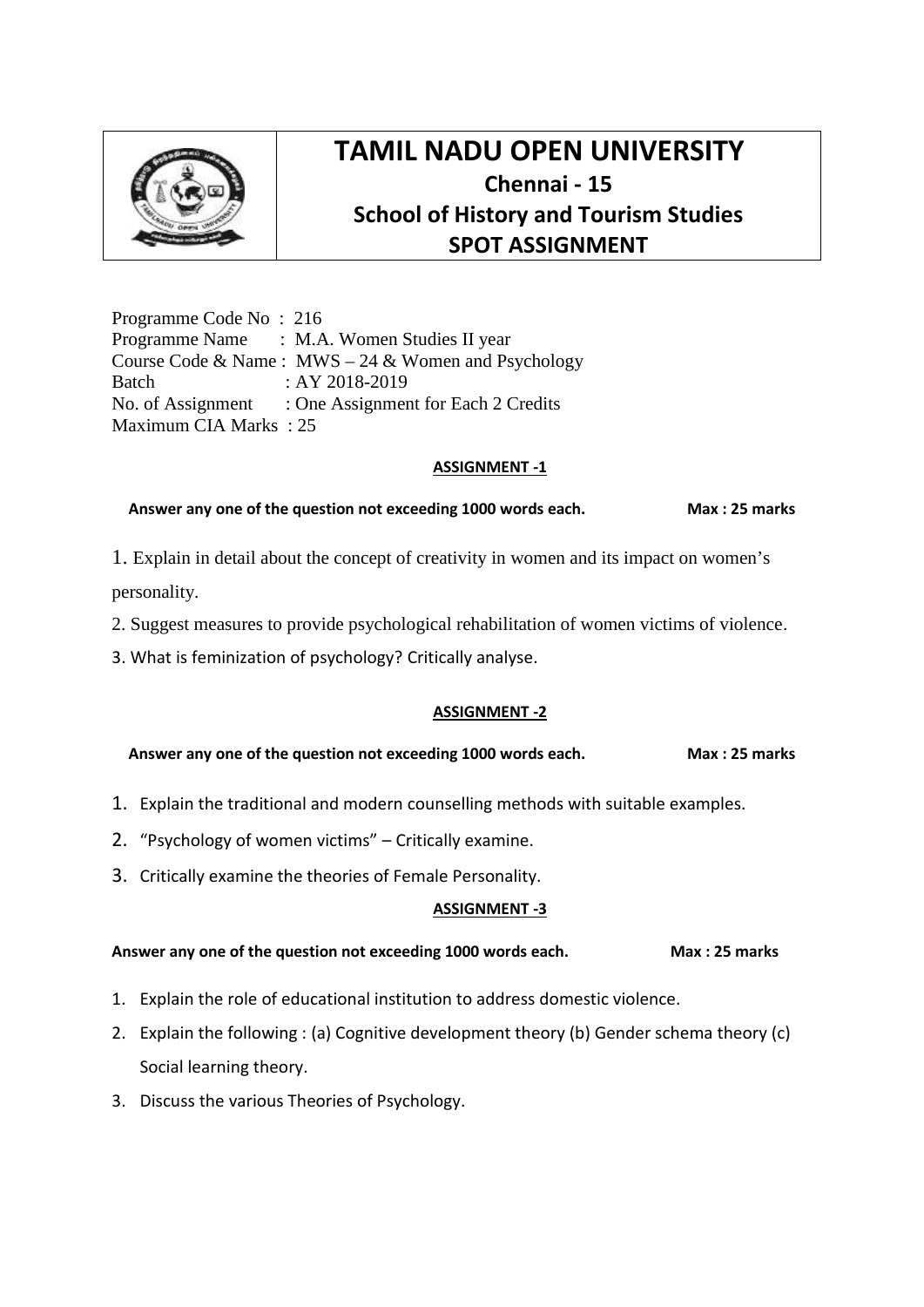

Programme Code No : 216 Programme Name : M.A. Women Studies II year Course Code & Name: MWS – 25 & Feminism and Research Methodology Batch : AY 2018-2019 No. of Assignment : One Assignment for Each 2 Credits Maximum CIA Marks : 25

## **ASSIGNMENT -1**

## Answer any one of the question not exceeding 1000 words each. Max: 25 marks

- 1. Explain the scope of Women's Studies Research in empowering women.
- 2. What are the qualitative techniques widely used on Women's Studies Research?
- 3. Explain the following : (a) Probability Sampling (b) Case Study (c) Case History and (d) Oral testimony.

## **ASSIGNMENT -2**

**Answer any one of the question not exceeding 1000 words each. Max : 25 marks**

- 1. Describe the role of evaluation research in women studies.
- 2. What are the basic components of a research design?
- 3. Attempt an essay on the choice of a topic, strategies of selection and preparation of an online.

## **ASSIGNMENT -3**

- 1. Explain in detail about the various tools used in Data Collection with suitable examples.
- 2. Enumerate on the parameters testing and steps in writing a Research Report.
- **3.** Explain on the PRA techniques of research does it facilitate analysis for Feminist Research Methodology.